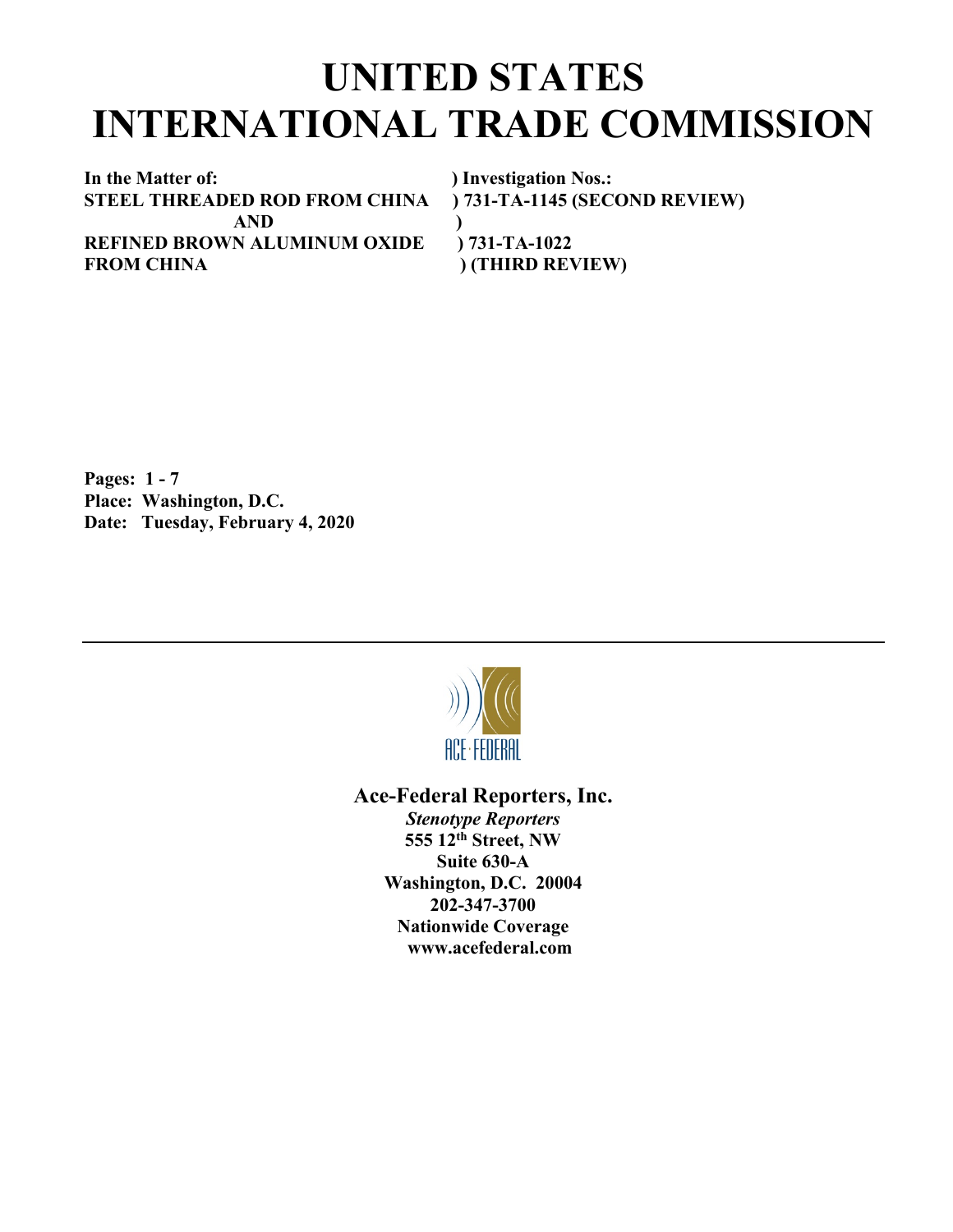| $\mathbf 1$    | UNITED STATES OF AMERICA                                    |
|----------------|-------------------------------------------------------------|
| $\overline{2}$ | BEFORE THE                                                  |
| 3              | INTERNATIONAL TRADE COMMISSION                              |
| $\overline{4}$ |                                                             |
| 5              | ) Investigation Nos.:<br>IN THE MATTER OF:                  |
| 6              | STEEL THREADED ROD FROM CHINA ) 731-TA-1145 (SECOND REVIEW) |
| $7\phantom{.}$ | $\big)$<br>AND                                              |
| 8              | REFINED BROWN ALUMINUM OXIDE ) 731-TA-1022                  |
| 9              | FROM CHINA<br>(THIRD REVIEW)<br>$\lambda$                   |
| 10             |                                                             |
| 11             |                                                             |
| 12             |                                                             |
| 13             |                                                             |
| 14             |                                                             |
| 15             | Main Hearing Room (Room 101)                                |
| 16             | U.S. International Trade                                    |
| 17             | Commission                                                  |
| 18             | 500 E Street, SW                                            |
| 19             | Washington, DC                                              |
| 20             |                                                             |
| 21             | The meeting commenced pursuant to notice at 11:00           |
| 22             | a.m., before the Commissioners of the United States         |
| 23             | International Trade Commission, the Honorable David S.      |
| 24             | Johanson, Chairman, presiding.                              |
| 25             |                                                             |

1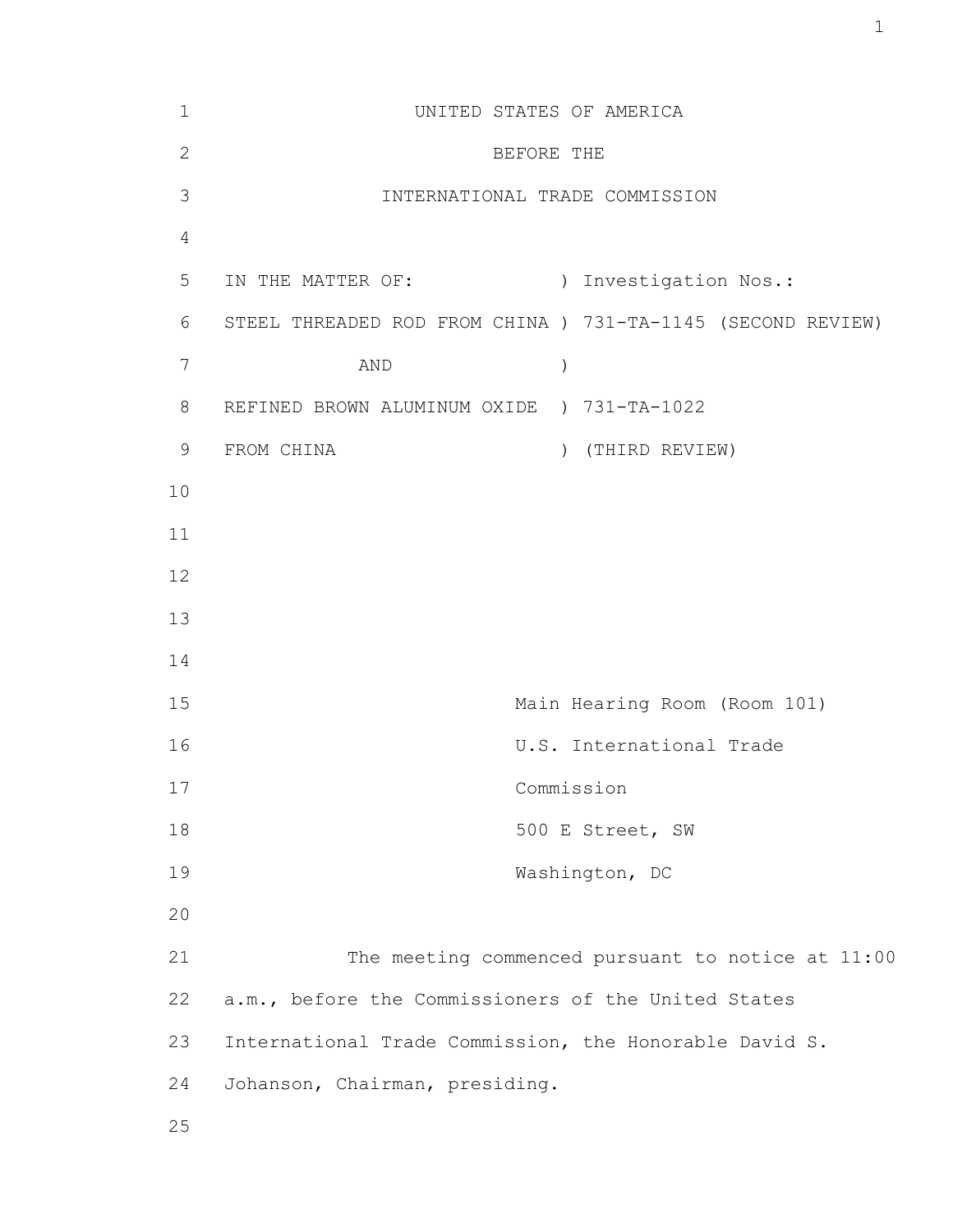```
 1 APPEARANCES:
```

```
 2 On behalf of the International Trade Commission:
        3 Commissioners:
        4 Chairman David S. Johanson (presiding)
        5 Commissioner Rhonda K. Schmidtlein
        6 Commissioner Jason E. Kearns
        7 Commissioner Randolph J. Stayin
        8 Commissioner Amy A. Karpel
9 
       10 William R. Bishop, Supervisory Hearings and Information
       11 Officer
       12 Tyrell Burch, Management Analyst
       13 
       14 Staff:
       15 Jason Duncan, Investigator
       16 Gregory LaRocca, International Trade Analyst
       17 William Kent, Attorney/Advisor
       18 Keysha Martinez, Supervisory Investigator
       19 
       20 Staff:
       21 Kristina Lara, Investigator
       22 Christopher Robinson, International Trade Analyst
       23 Noah Meyer, Attorney/Advisory
       24 Keysha Martinez, Supervisory Investigator
       25
```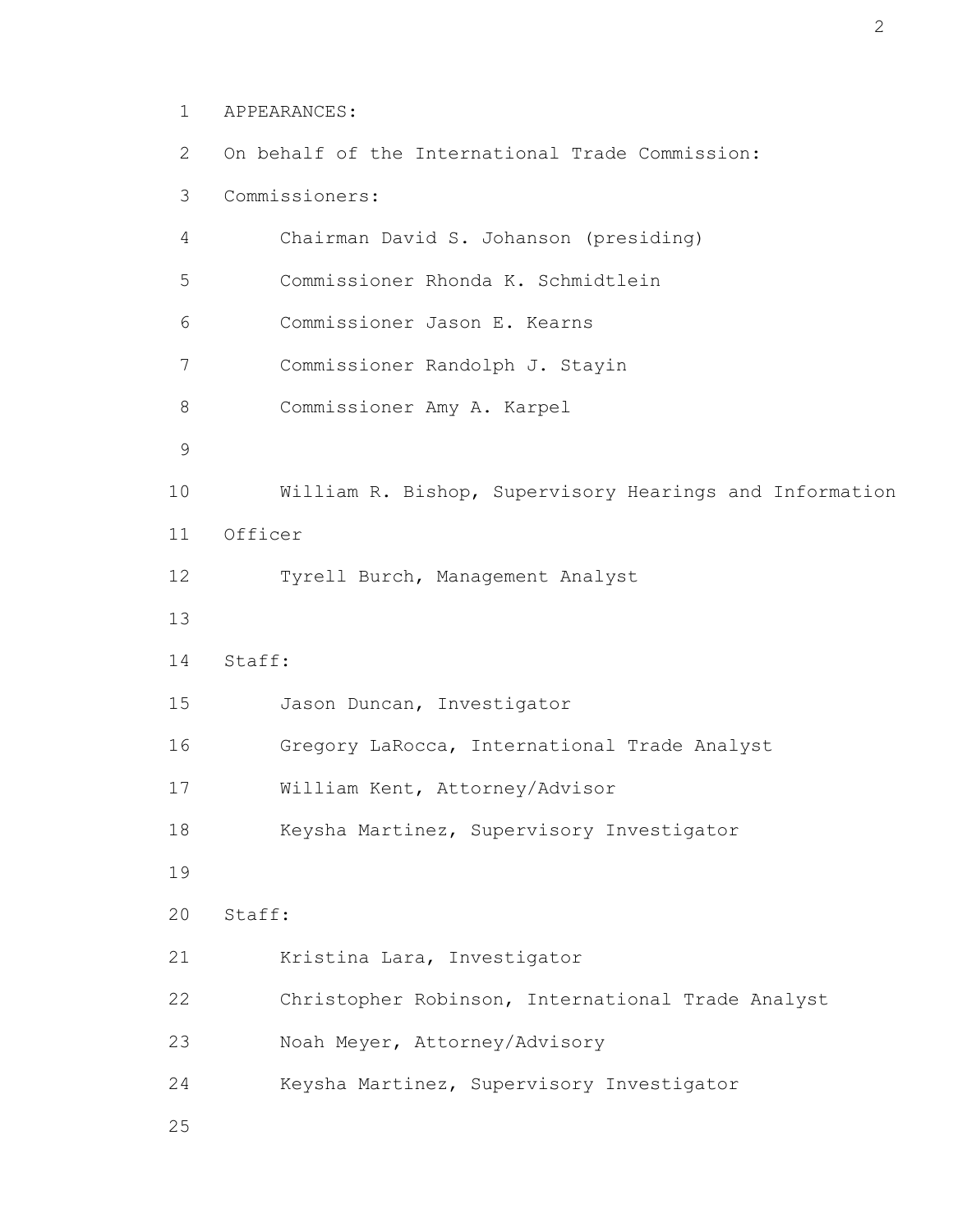1 P R O C E E D I N G S 2 (11:00 a.m.) 3 MR. BISHOP: Will the room please come to order. 4 CHAIRMAN JOHANSON: Good morning. This meeting of the 5 U.S. International Trade Commission will now come to order. 6 7 I understand that there are no agendas for future 8 meetings or Outstanding Action Jackets to consider. 9 Is there any objection to approval of the minutes of 10 January 10, 14, 28, and 31, 2020, or Ratification List 11 20-002? 12 (No response.) 13 CHAIRMAN JOHANSON: Hearing none, they are approved. 14 Next we turn to the vote on the Second Review of 15 Investigation No. 731-TA-1145 concerning the Imports of 16 Steel Threaded Rod from China. 17 Welcome to Ms. Martinez and the staff who participated 18 in this investigation. Are there any questions for the 19 staff? 20 (No response.) 21 CHAIRMAN JOHANSON: Are there any additions or 22 corrections to the staff report? 23 MS. MARTINEZ: Keysha Martinez, Office of 24 Investigations. There are no revision to the staff report. 25 However, it is my privilege to introduce Mr. Jason Duncan.

3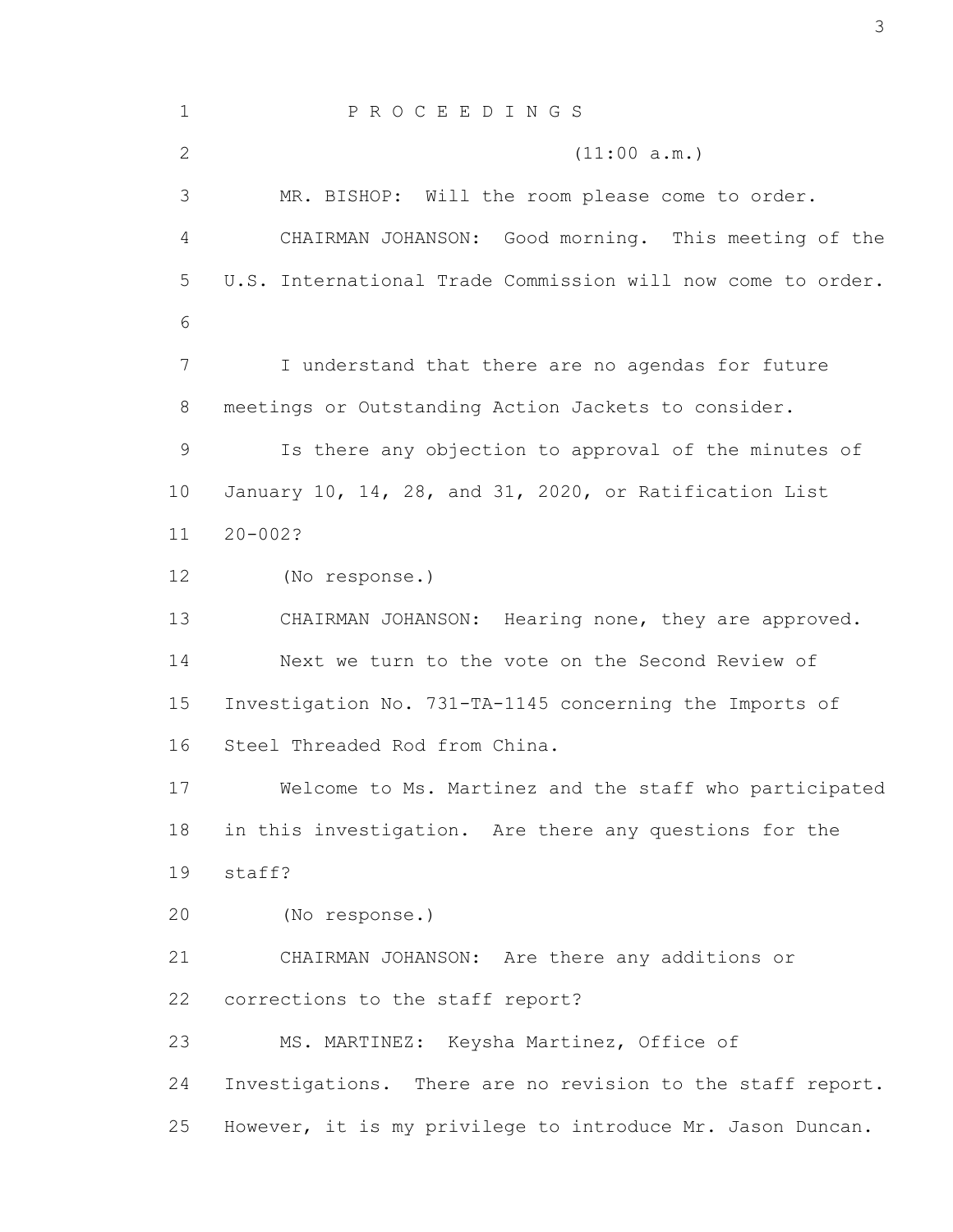1 This is his first vote before the Commission.

 2 CHAIRMAN JOHANSON: Welcome, Mr. Duncan, to the 3 Commission.

 4 Is there any objection to approval of the staff report? 5 (No response.) 6 CHAIRMAN JOHANSON: Hearing none, it is approved. 7 Mr. Secretary, will you please call the roll. 8 MR. BISHOP: Commissioner Kearns. 9 COMMISSIONER KERNS: I vote in the affirmative. 10 MR. BISHOP: Commissioner Karpel. 11 COMMISSIONER KARPEL: I vote in the affirmative. 12 MR. BISHOP: Commissioner Johanson. 13 COMMISSIONER JOHANSON: I vote in the affirmative. 14 MR. BISHOP: Commissioner Stayin. 15 COMMISSIONER STAYIN: I vote in the affirmative. 16 MR. BISHOP: Commissioner Schmidtlein. 17 COMMISSIONER SCHMIDTLEIN: I vote in the affirmative. 18 MR. BISHOP: Mr. Chairman, the Commission has reached 19 an affirmative determination. 20 CHAIRMAN JOHANSON: Thank you, Mr. Secretary.

 21 Further information concerning this determination will 22 be in the press release. Views of the Commission are 23 currently scheduled to be completed and filed by February 24 26, 2020. Thank you to all staff who participated in this 25 investigation.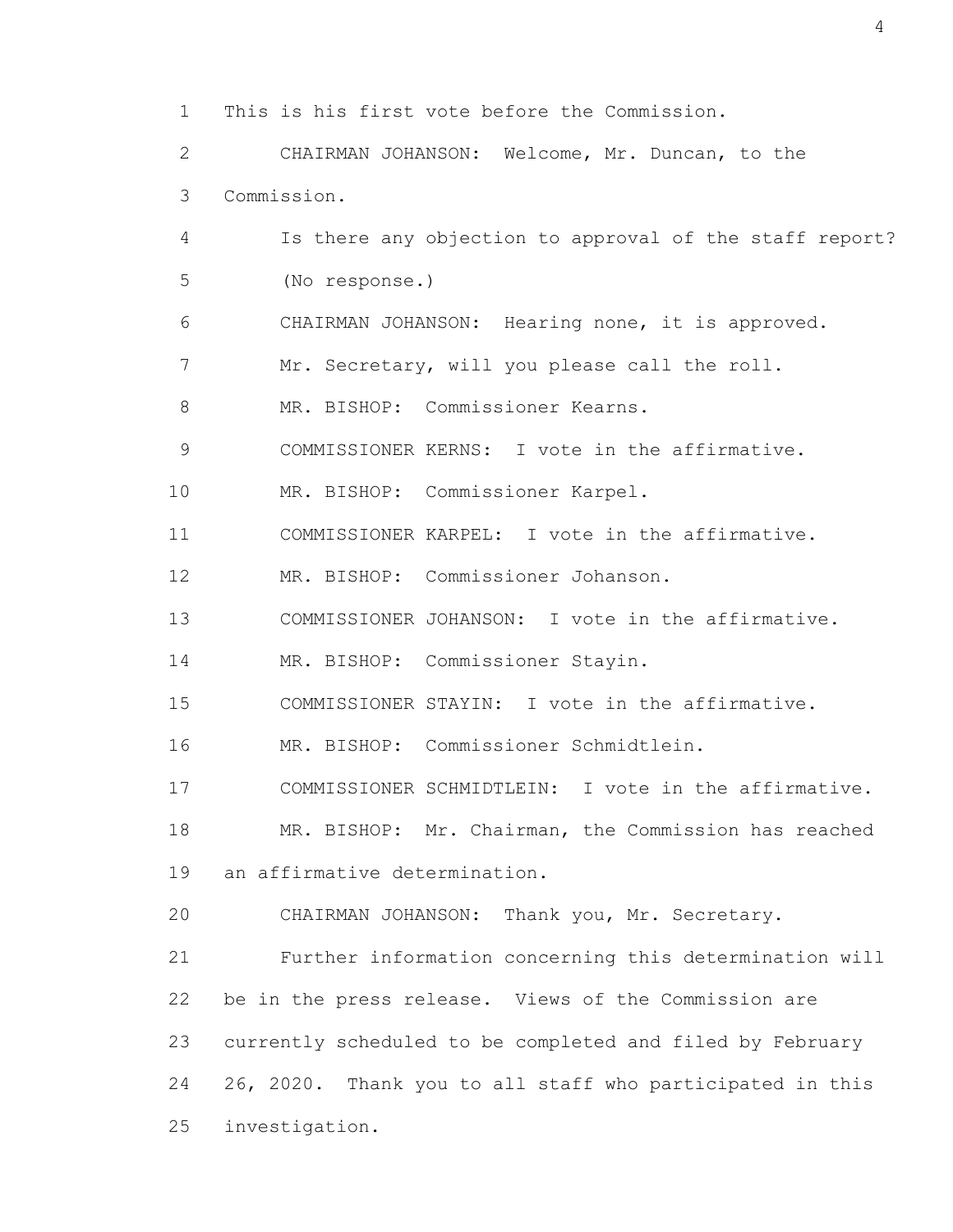1 We will now pause a moment while we change staff for 2 the next vote.

3 (Pause.)

 4 Next we turn to the vote on the Third Review of 5 Investigation No. 731-TA-1022 concerning Imports of Refined 6 Brown Aluminum Oxide from China.

 7 Welcome again to Ms. Martinez and the staff who 8 participated in this investigation.

9 Are there any questions for the staff?

10 (No response.)

 11 CHAIRMAN JOHANSON: Are there any additions or 12 corrections to the staff report?

13 MS. MARTINEZ: Keysha Martinez, Office of

14 Investigations. There are no revisions to the staff report.

15 CHAIRMAN JOHANSON: Is there any objection to approval

16 of the staff report?

17 (No response.)

18 CHAIRMAN JOHANSON: Hearing none, it is approved.

19 Mr. Secretary, will you please call the roll.

20 MR. BISHOP: Commissioner Stayin.

21 COMMISSIONER STAYIN: I vote in the affirmative.

22 MR. BISHOP: Commissioner Kearns.

23 COMMISSIONER KEARNS: I vote in the affirmative.

24 MR. BISHOP: Commissioner Schmidtlein.

25 COMMISSIONER SCHMIDTLEIN: I vote in the affirmative.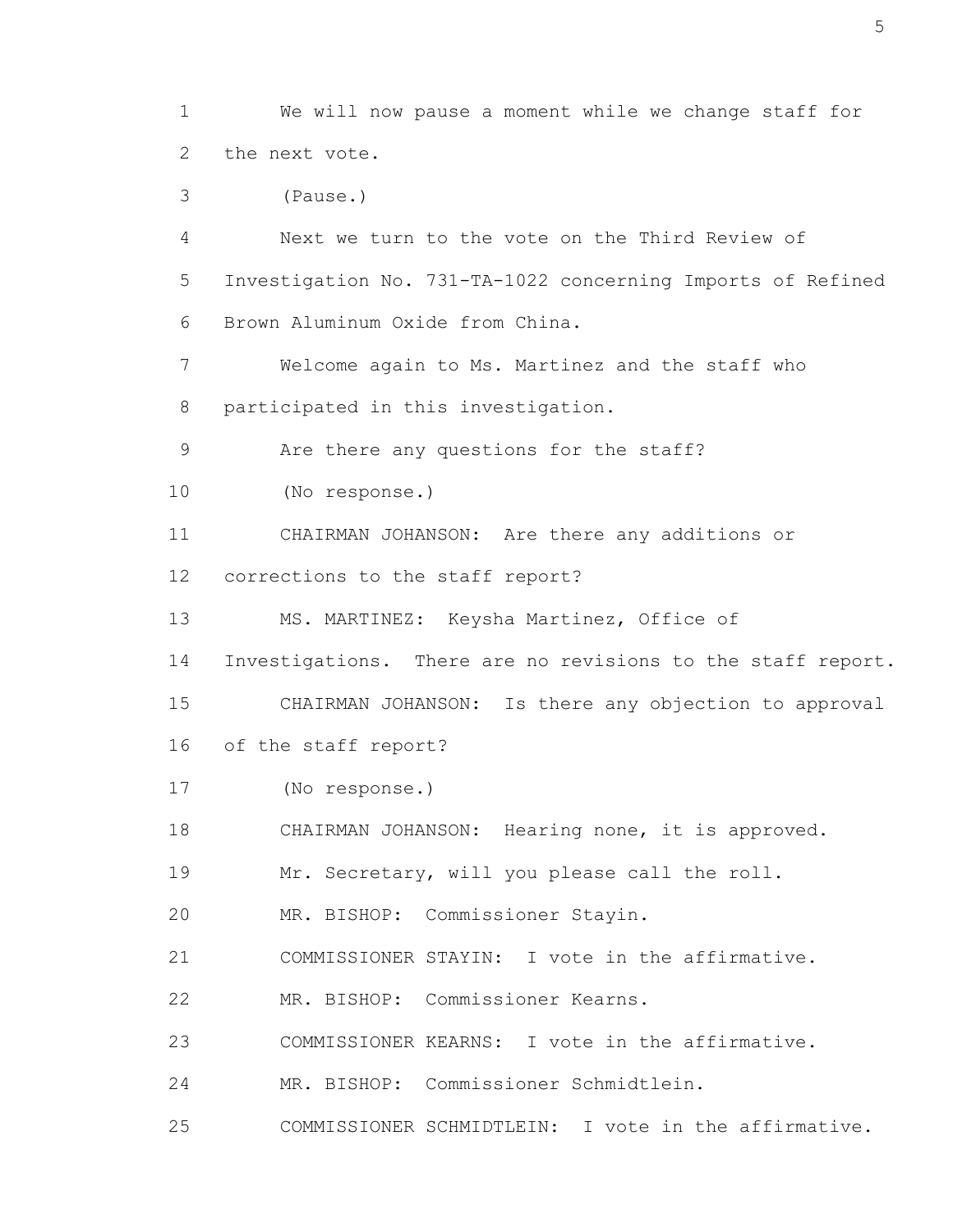1 MR. BISHOP: Commissioner Karpel. 2 COMMISSIONER KARPEL: I vote in the affirmative. 3 MR. BISHOP: Commissioner Johanson. 4 COMMISSIONER JOHANSON: I vote in the affirmative. 5 MR. BISHOP: Mr. Chairman, the Commission has reached 6 an affirmative determination. 7 CHAIRMAN JOHANSON: Thank you, Mr. Secretary. 8 Further information concerning this determination will 9 be in the press release. Views of the Commission are 10 currently scheduled to be completed and filed by February 11 20th, 2020. 12 Thank you to all staff who participated in this 13 investigation. 14 Seeing no other business before the Commission, this 15 meeting is adjourned. 16 (Whereupon, at 11:03 a.m., Tuesday, January 4, 2020, 17 the meeting of the Commissioners of the United States 18 International Trade Commission was adjourned.) 19 20 21 22 23 24 25

6